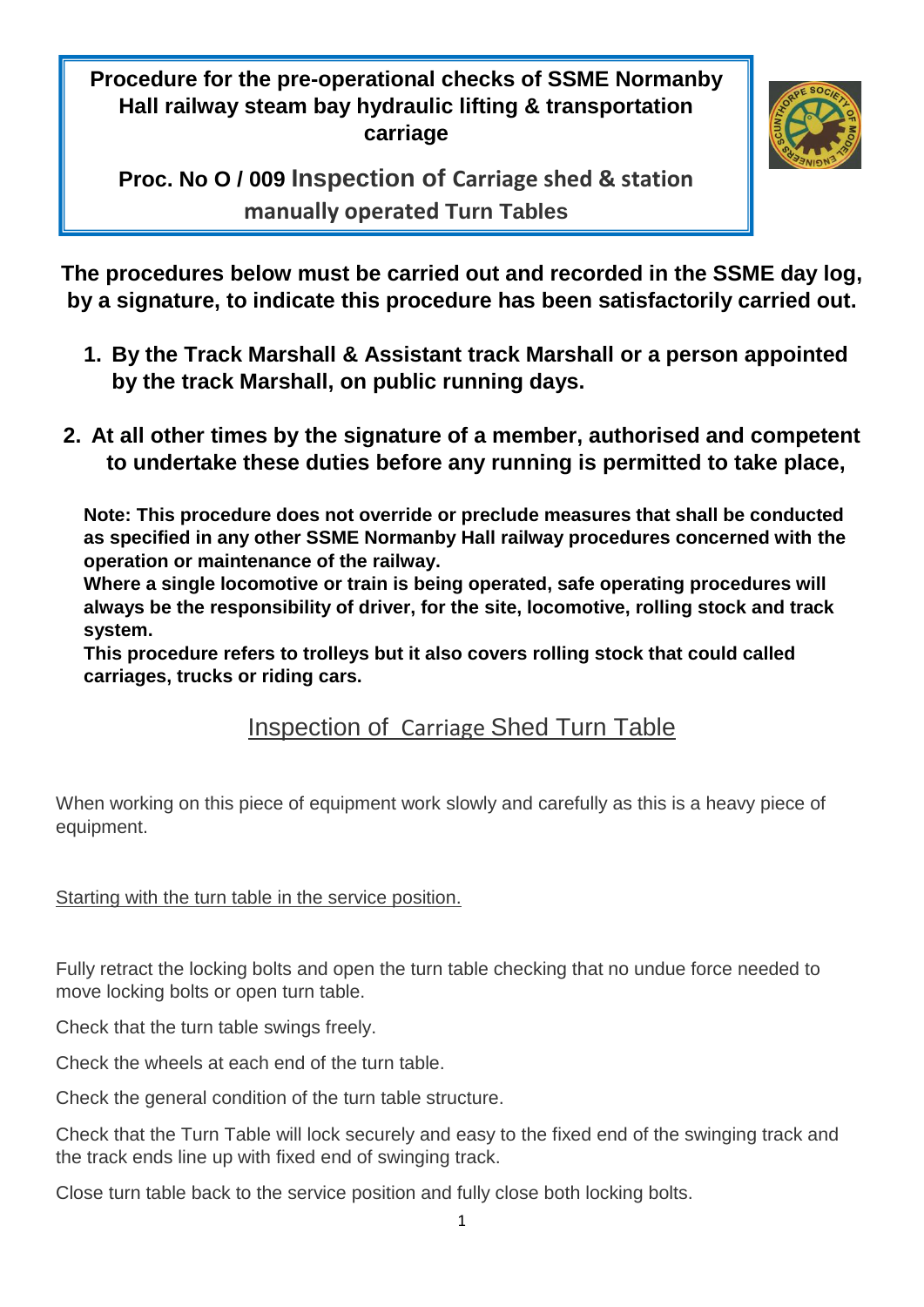Check that the track at each end of the turn table fully line up with the main track and the gap between the turn table track ends to the main track ends the gap should be less than 2mm but more 6mm.

If any defect is found in the turn table this must be reported and a note made in the logbook and the chalk board in the hut, and the equipment must not be used.

## Inspection of the trolley shed swinging track

## Starting with the swinging track unlocked

Check the locking bolt move fully and freely

Check that the track swinging freely side to side

Check that the free end of the swinging track easy locks to all three trolley shed and the track line up with shed tracks.

Check the wheels on the free end of the swinging track

Check the pivot point the fixed end.

Check the general condition of the swinging track structure

If any defect is found in the turn table this must be reported and a note made in the logbook and the chalk board in the hut, and the equipment must not be used.

## Inspection of station swinging track

The piece of moving track is moved infrequently and normal only checked that it is securly closed and locked.

Starting from the service position.

Check that the locking bolt move freely

Fully retract the locking bolt and open the track

Check that the track will fully swing open

Check the wheel on the free end of the track

Check the pivot point on the fixed end of the track

Check the general condition of the moving the track structure